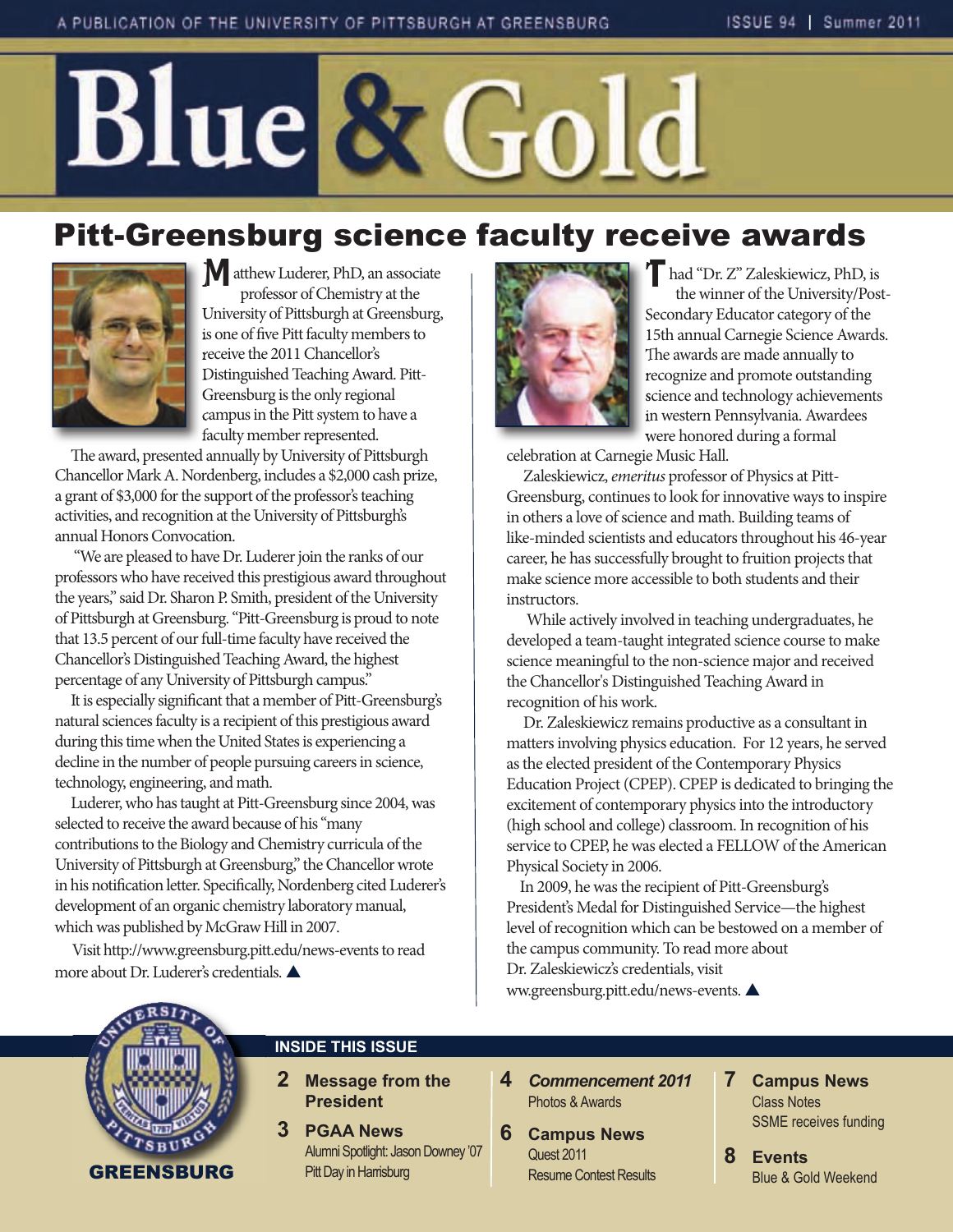# IV ESSAGE

**T**wenty-six straight weeks with precipitation forced our Commencement indoors this spring, but the weather didn't put a damper on the many accomplishments of our graduates. I am especially delighted to share with you the story of our Commencement student speaker, Deidre Stuffer.



Deidre told the audience that her intention upon arriving at Pitt-Greensburg was to "get in, get out, get it done." Through her journey here, she

discovered skills and talents she never knew she had as well as a new-found passion. Contributing to this transformation was her experience as a Green Scholar. The Green Scholar program allowed Deidre to perform graduate-level research in partnership with Dr. Sayre Greenfield, professor of English, which in turn allowed her to apply to and be accepted at several of the most prestigious US schools for PhD programs in English literature.

Like many of our students, Deidre worked the equivalent of a full-time job while attending Pitt-Greensburg as a full-time student. She worked approximately 30 hours a week at her local Walmart in addition to the 10 to 15 hours a week that she worked on Dr. Greenfield's research project.

This is a reality for many students as they look for ways to cover the gap between the cost of their education, shrinking financial aid, and reductions to state appropriations for education. The announcement this past March by Governor Tom Corbett of hefty proposed appropriation cuts to publicly assisted universities will further exacerbate the situation for students and their families.

I continue to speak with our state senators and representatives and encourage students and their families as well as our alumni, faculty, and staff to write letters to their state legislators, voicing their concerns should these appropriation cuts be approved. For additional information about the effect of the state budget appropriation cuts, please visit www.greensburg.pitt.edu.

In light of these proposed budget appropriation cuts, the annual Pitt Day in Harrisburg this past April took on even greater significance. I joined more than 45 members of the Pitt-Greensburg community and numerous others from the University of Pittsburgh system in sharing with state legislators how the cuts would affect our students and their families.

Sharon P. Smith

Sharon P. Smith, PhD President

#### University of Pittsburgh at Greensburg

Blue & Gold is published by the Office of University Relations and Institutional Advancement.

> 150 Finoli Drive, Lynch Hall 203 Greensburg, PA 15601 724-836-7497

upgmedia@pitt.edu www.greensburg.pitt.edu

#### Advisory Board

Summer 2011

Emeritus

Laura Wagner Aftosmis Gary A. Amelio, Esq. David G. Assard Barbara J. Christner, Esq. Hon. John J. Driscoll David M. Hanna H. Phipps Hoffstot III Michael T. Lordi, Esq. Jennifer A. Miele Paul G. Nickoloff Bernard North

Anthony M. Perricelli Hon. Debra A. Pezze Robert J. Rogalski, Esq. Stephen M. Ryan Jr. Clarence B. Smail Jack D. Smith, MD Louis T. Steiner Michael J. Stewart, Esq. A. David Tilstone (Chair) Ernest E. Vallozzi Thomas M. Yarabinetz

Robert H. Davis Jack H. Millstein Jr. Joseph V. Morford Jr.

> Ex-Officio Amber A. McAlister, PhD Mary Lynn Yothers, DC

William A. Roach John A. Robertshaw Jr. Louis A. Steiner

Michael Bellotti Brandi S. Darr Frank D. Wilson, PhD

> President's Cabinet Sharon P. Smith, PhD President

Joyce E. Bucchi Director, Human Resources

Rick A. Fogle Dean of Student Services

Susan M. Isola Director, Media Relations

J. Wesley Jamison, PhD Vice President for Academic Affairs

Jodi B. Kraisinger Director, University Relations and Institutional Advancement

William E. Martin Director, Computing Services and Telecommunications

Dean E. Nelson, PhD Assistant Vice President for Academic Affairs

Carl A. Rossman Vice President for Administrative Affairs

Photo credits: University of Pittsburgh at Greensburg

The *Blue & Gold* is published for alumni and friends of the University of Pittsburgh at Greensburg. Questions and comments should be directed to the Office of University Relations and Institutional Advancement.

The University of Pittsburgh at Greensburg is an affirmative action, equal opportunity institution.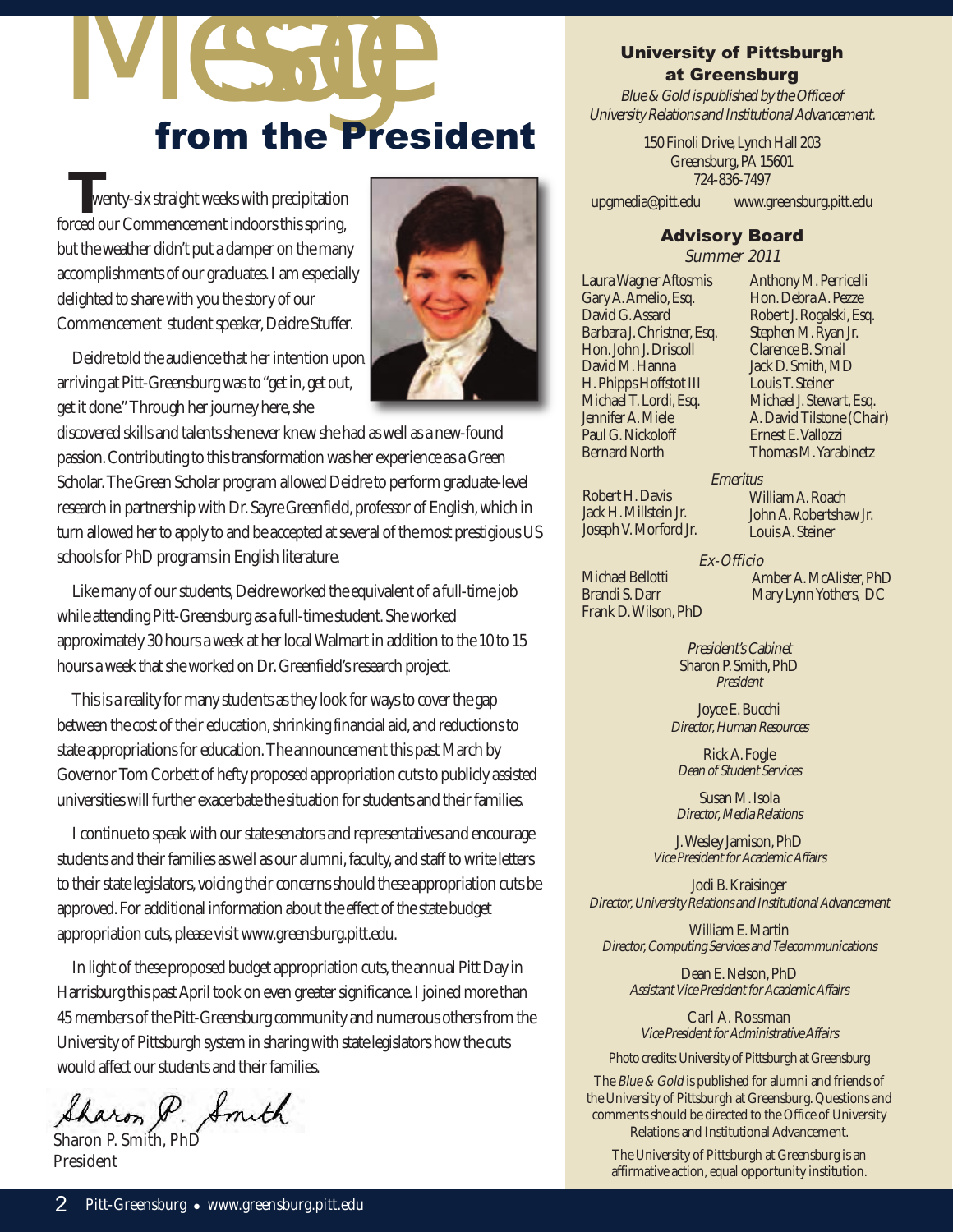## Alumni Spotlight: Jason Downey '07

**Jason Downey '07 has lived in Japan for the past four years. Only a portion of his interview is provided here. To read the full account, please visit www. greensburg.pitt.edu/about/publications/ealum and click on the "March 2011" issue. Downey also participated in a Skype interview with the campus after the March 11 earthquake struck Japan. A** *Tribune Review* **article further details his experience: http://www.pittsburghlive.com/x/pittsburghtrib/news/westmoreland/s\_729812.html.**



**My first introduction to Pitt-Greensburg was . . .** via the letter Pitt (Oakland) sent to me telling me that I would not be joining them in Pittsburgh in the fall. I was afforded a consolation prize, though: I could attend any of their fine branch campuses. I ended up choosing Greensburg because it was both far from home and close to Pittsburgh.

**I** did transfer to Oakland after a few **years, but . . .** I was back at Pitt-Greensburg by the spring semester of that term. Oakland offers a lot, but there's something to be said for a close-knit college. Universities can be pretty big institutions; it's easy just to put your head down, do your work, get your diploma, and get out. But at Pitt-Greensburg I was having lunch or dinner with my professors several times a week . . . or I was inviting experts in various fields to campus every couple of months to give speeches and hold discussions. These aren't things you can so easily do in the big city. I originally chose to attend Pitt-Greensburg because I was a dreamyeyed kid who wanted to live in Oakland and go to class in the Cathedral of Learning—but I chose to graduate from Pitt-Greensburg because, for me, it was the stronger institution. It was helping me grow into a productive member of society, whereas it felt like Oakland was just giving me classes.

**During my undergraduate career, I did a lot of ... everything. I was** named Senior of the Year for 2007, and it certainly wasn't because of academic performance. I was an RA for four years, worked in the kitchen in Chartwells and the coffeehouse, played a small part in getting the coffeehouse and radio station started, was president or

marketing director of a bunch of clubs at various times, including Sigma Tau Delta and Amnesty International . . . I'm a big comics reader, and I went a bit evangelical my senior year and ordered a bunch of graphic novels for Millstein Library, which everyone can and probably should read as soon and as often as possible.

**I earned a degree in . . .** English writing. I say I earned a degree in English writing, but I studied a bunch of stuff. In my Freshmen Seminar class, Parris Carter, then director of Campus Activities and Village Programs, recommended that we as college students take advantage of our time and not focus solely on our degree, but to learn a bit of everything. He said we could become Renaissance [People], and I really liked that. So, I studied fiction and poetry, but I also took classes in history, anthropology, theology, linguistics, Italian, etc., and in my free time I read up on a bunch of other stuff—nerdy stuff. . . . I like books and videos on physics and mathematics, and I wish I could understand the details of the topics a bit more deeply.

**I currently live in . . .** Japan, about a 30-minute train ride north of downtown Tokyo. I teach English at an elementary school. In August it'll have been four years since I arrived. The last year and a half I've finally gotten on the language-learning ball and learned the 2,136 kanji that all Japanese kids have to know by the time they graduate high school. For the last six months I've been hitting the books to learn grammar and vocabulary.

**e greatest lesson I learned as an undergrad is . . .** that time and opportunity are yours for the making, not the taking.

Would you, or an alum you know, be interested in sharing your story? e PGAA wants to hear from you! Email upgalum@pitt.edu and tell us why you or someone you know would like to be interviewed, and you, he, or she could be our next Alumni Spotlight.  $\blacktriangle$ 

### Pitt Day in Harrisburg

**M**ore than 45 members of the Pitt-Greensburg community participated in the annual Pitt Day in Harrisburg held April 5. For more than 15 years, "Pitt Day in Harrisburg" has given members of the General Assembly an opportunity to talk with alumni, faculty, and students about their work and to gain a first-hand perspective of the challenges and changes facing public higher education. Members of the Alumni Legislative Network (ALN) have annually traveled to Harrisburg in order to meet with elected officials and to be the voice of Pitt. This year, the PGAA sponsored a luncheon reception in Harrisburg to allow alumni in the area to visit with the Pitt-Greensburg group.  $\blacktriangle$ 

**TOP: Members of the Pitt-Greensburg group pose for a photo with Rep. Mike Reese (center). BOTTOM: Ray Markiewicz '80 (left), Brandi Darr '01, Joyce Bucchi '09, Dr. Sharon P. Smith, Jack Smith, MD, and Mary Lynn Yothers '80, DC, discuss current issues with a member of Sen. Kim Ward's staff.**

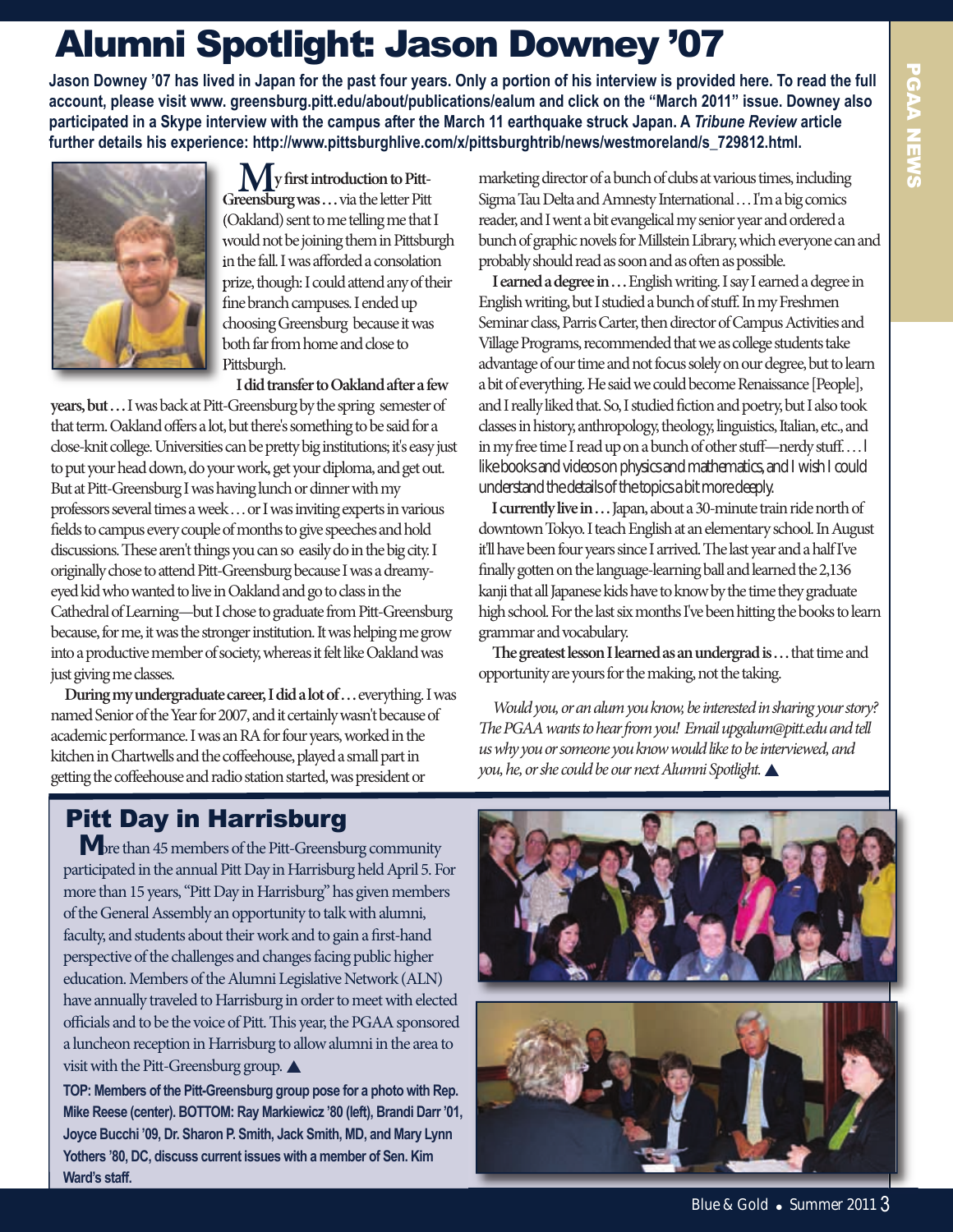## COMMENCEM (ENT

**From left: Dr. Lillian Beeson, Dr. Mary Lynn Yothers '80, David Tilstone, Dr. J. Wesley Jamison, Hon. Judge John Driscoll, Dr. Frank Wilson, Jerry J. Fedele '75, Deidre Stuffer '11, Dr. Sharon P. Smith, Dr. Christopher Bartley, General Jack Keane.**



**M** ore than 200 students graduated from the University of Pittsburgh at Greensburg during its Commencement held Saturday, April 30, in Chambers Hall Gymnasium.

Advisory Board members, faculty, staff, alumni, invited guests, families, and friends attended the event. General Jack Keane, a retired four-star general with 37 years of public service who continues to serve in an advisory capacity for US national security, was this year's Commencement speaker.

Two awards were presented during the pre-Commencement breakfast. Psychology professor Diane Marsh, PhD, received the President's Medal for Distinguished Service, and Greensburg native Jerry J. Fedele '75, of Boca Raton, FL, was awarded the PGAA Alumnus of Distinction Award. (Visit www.greensburg.pitt.edu to read more about these individuals and their awards.)

Deidre Stuffer, of Delmont, gave the student address as the 2011 Class Representative. She and Susan Swanger, of New Kensington, were the class co-Valedictorians.

Stuffer, an English literature major, will attend the University of Wisconsin, one of the top schools in the country from which to earn a PhD in English Literature.

Stuffer earned her place in the Wisconsin program through the research she performed as one of Pitt-Greensburg's first Green Scholars. The Green Scholar program is designed to provide opportunities for Pitt-Greensburg's best students to acquire research experience by working with faculty on scholarly projects. Faculty members submit proposals nominating students for Green Scholarships. Selection to the program reflects not only the student's academic accomplishments, but the confidence shown in the student by the faculty member making the nomination.

Sayre Greenfield, PhD, professor of English, selected Stuffer to assist him in his research project on Shakespearean quotation through the exploration of digital databases. "The project was a training and proving ground for her graduate work," noted Greenfield.

Also contributing to Stuffer's success was the publication last year of her essay, "Edna Pontellier's Strip Tease of Essentiality: An Examination of the Metaphorical Role of Clothing in Kate Chopin's The Awakening," in the Sigma Tau Delta Review, the international English honor society's journal of critical writing. Stuffer's article was one of 12 essays selected for publication in the Sigma Tau Delta Review and 48 pieces selected for the Sigma Tau Delta Triangle (creative writing journal) out of 1,000 entries.

As part of Pitt-Greensburg's annual Legacy Diploma Presentation, 24 graduates received their diplomas from members of their families who also hold a degree from the University of Pittsburgh. Pitt-Greensburg is the only campus in the Pitt system to offer this opportunity to graduates and their families. It was initiated by Dr. Sharon P. Smith, president of Pitt-Greensburg, and is an illustration that Pitt-Greensburg graduates join a large "family" of graduates from the many schools and campuses that comprise the University of Pittsburgh.



**Dr. Sharon P. Smith (left) presents the President's Medal for Distinguished Service to Psychology professor Diane Marsh, PhD.**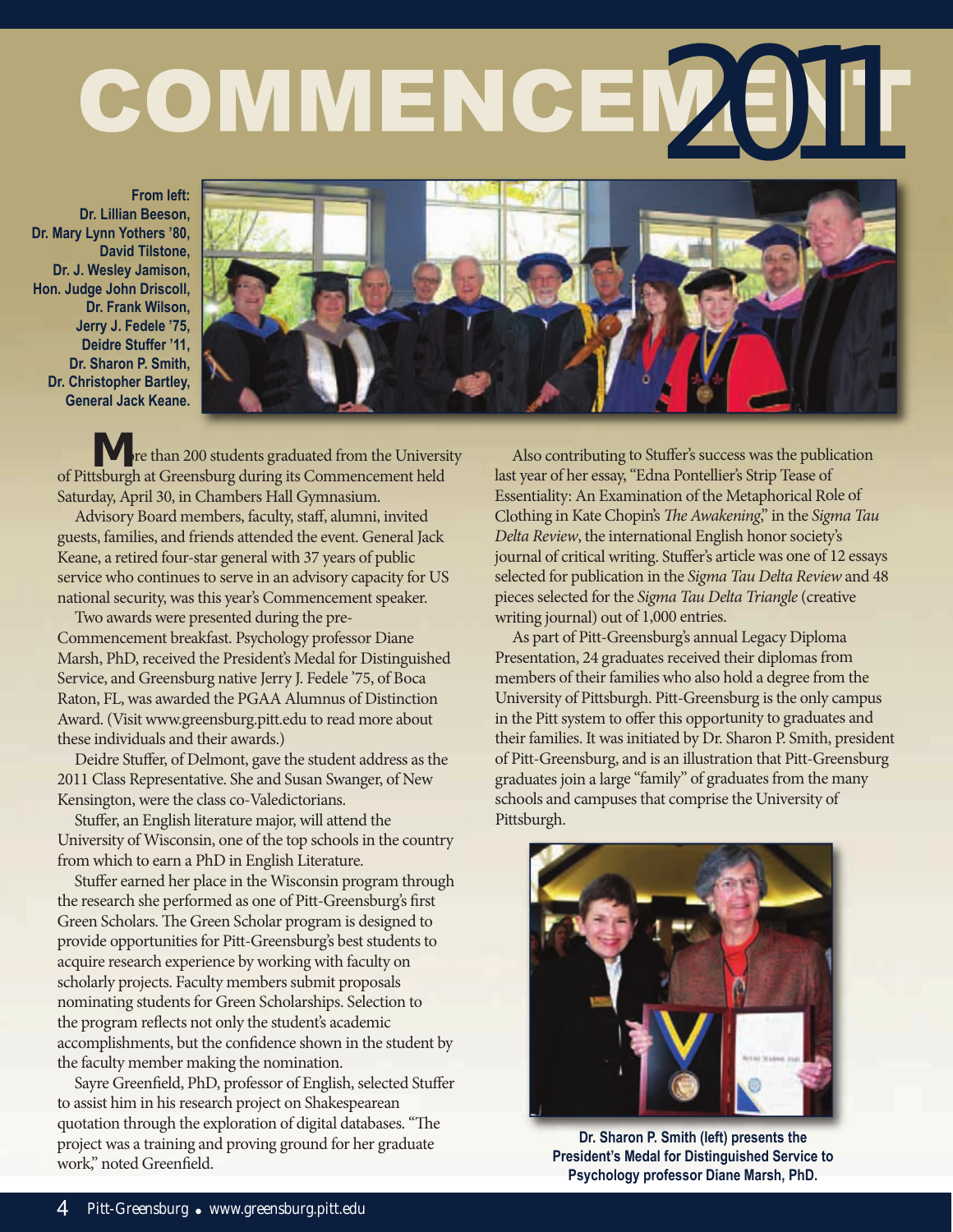







**General Jack Keane, retired four-star general and national security advisor, was this year's Commencement Speaker.**



**Twenty-four students participated in the Legacy Diploma Presentations, including Katie DePalma (left) who received her diploma from her mother Mary Jo DePalma '82 (center), and Dr. Sharon Smith.** 







**Jerry J. Fedele '75 (left) accepts the PGAA Alumnus of Distinction Award from Dr. Mary Lynn Yothers '80, PGAA president.** 



**The PGAA Volunteer Excellence Award was posthumously awarded to Jason P. Gongaware '97. Accepting the award were his sons (front, from left) Joseph Elliott Gongaware and William Campbell Gongaware and wife Sheri Campbell Gongaware (back left). Dr. Mary Lynn Yothers '80, PGAA president, presented the award.**



**Dr. Elisa Beshero-Bondar accepts the PGAA Outstanding Faculty Award from Dr. Mary Lynn Yothers '80, PGAA president.** 

**Additional photos from Commencement may be viewed at http://www.greensburg.pitt.edu/news-events/pitt-greensburg-graduates-more-200-students.**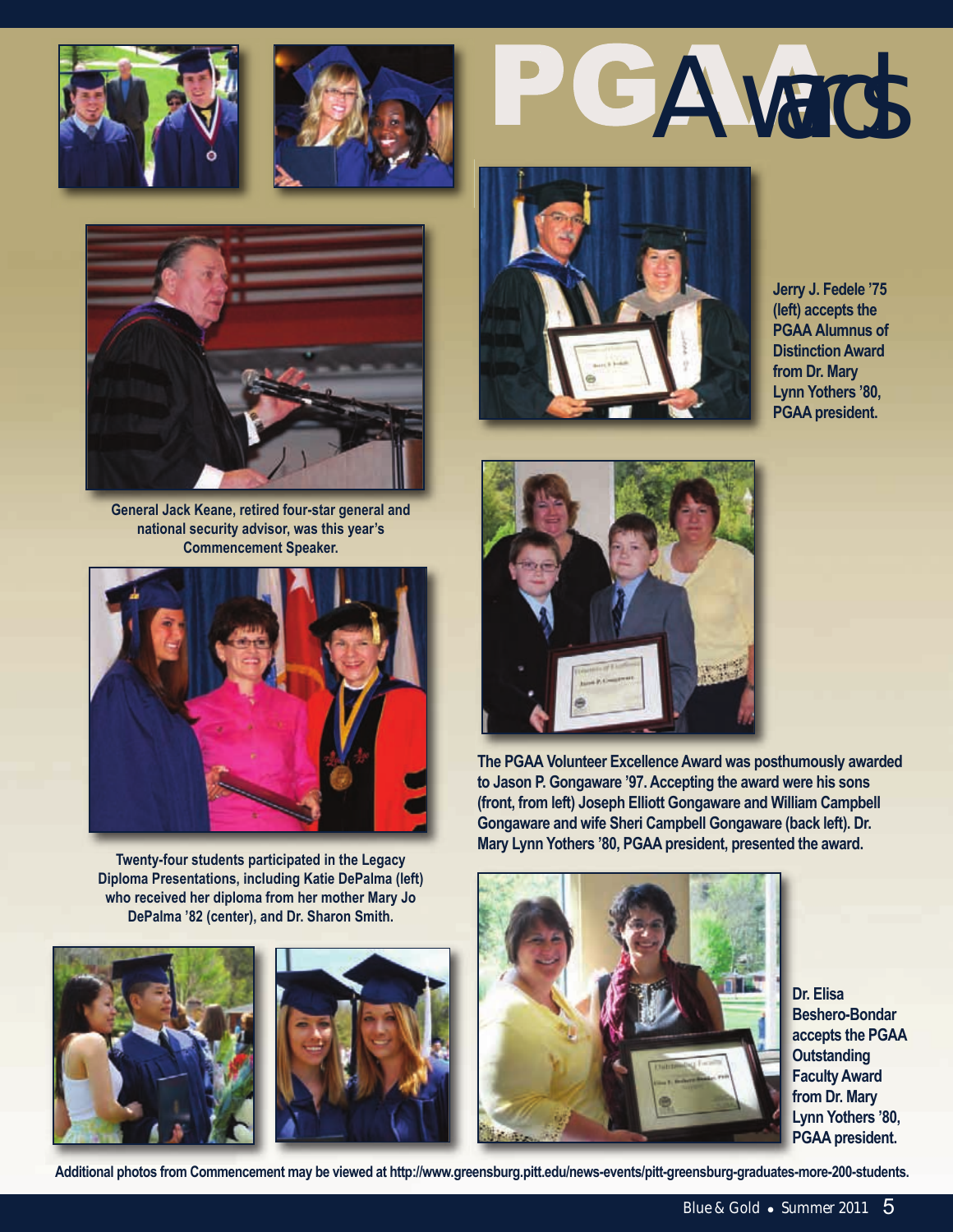## High school students invited to Quest 2011

**Q**uest 2011: Finding Your Future, a series of day camps that allows high school students to explore career options, learn about their interests and abilities, and find out about a variety of related college majors, is accepting registrations through June 3.

Five day camps are scheduled.

Students may attend one day camp or several. Cost is \$25 for each day camp the student attends. Information about the camps, scholarships, and registration is available at www.greensburg.pitt.edu/Quest. Registration is required.

This year's schedule includes Discovery 101 (June 21), Sports-Related Careers (June 27), Environmental & Green Careers (June 28), Communication Arts (June 29), and Healthcare & Rehabilitation (June 30).

Discovery 101 is designed for the student who is still exploring. Students will participate in hands-on activities, skills and interests assessments and will hear from a panel of professionals speaking about a wide range of careers.

## Sadler '11 wins annual resume contest

**K**atelyn Sadler '11 and Michael Wimberly '11 placed first and second, respectively, in the fourth annual Pitt-Greensburg Student Resume Contest sponsored by the offices of Alumni Affairs and Career Services.

Six judges reviewed the 36 resumes submitted by current Pitt-Greensburg students. Participating as judges were:

- **Dave Campbell '03** (communication major);
- **Karen (Karelitz) Fay '09,**IT support analyst for Education Management Corporation (management information systems major);
- **Melissa Marrion '05,**Youth and Family director at the Rose E. Schneider Family YMCA;
- **Dana C. Romano '96,** associate director of MBA Career Services for Pitt's Joseph M. Katz Graduate School of Business (management major);
- **Lyttleton A. Shurland '02,** Engineering Division Task Manager for ALON, Inc., a provider of services to the Department of Homeland Security (psychology and administration of justice major);
- **Jason Wagner '01,**of the Education Management Corporation (communication major).

The goal of the contest is to raise awareness among students about the importance of a resume as a communication tool; to recognize student achievement and generate outstanding resumes that can be shared with other students in the future; to provide feedback from professionals with a variety of backgrounds; engage alumni through a format that accommodates alumni who may not be able to easily return to campus.  $\blacktriangle$ 



Students who participated in past Discovery 101 day camps noted that they especially enjoyed the activities and the speakers. One participant wrote, "It helped me to better understand all of the careers out there, some I didn't even know existed. Before coming here, I had my heart set on a certain career, but this widened my horizons and helped me to realize there are many more careers."

The Pathways to Professions day camps are designed for the student with an interest in a particular career area. Students will participate in hands-on activities that provide a sampling of key skills and knowledge required to do the job, as well as opportunities to interact with professionals representing a number of different occupations within the field.

Students who participated in past Pathways to Professions day camps expressed how the demonstrations and speakers helped them to better understand what they needed to do to prepare for a particular career. "I really liked how it was hands-on, and we got to see how activities relate to careers," noted one participant. Another wrote, "It helped me become more prepared for college and what career path I was headed for." $\triangle$ 





**Approximately 120 people attended the annual Parent Appreciation Dinner held the Friday evening before Graduation. Chartwells catered the event that featured Mediterranean grilled chicken breast, seafood pasta sauté, char-grilled sirloin steak, a variety of vegetables and salads, and a dessert bar featuring canolli and crème brûlée.**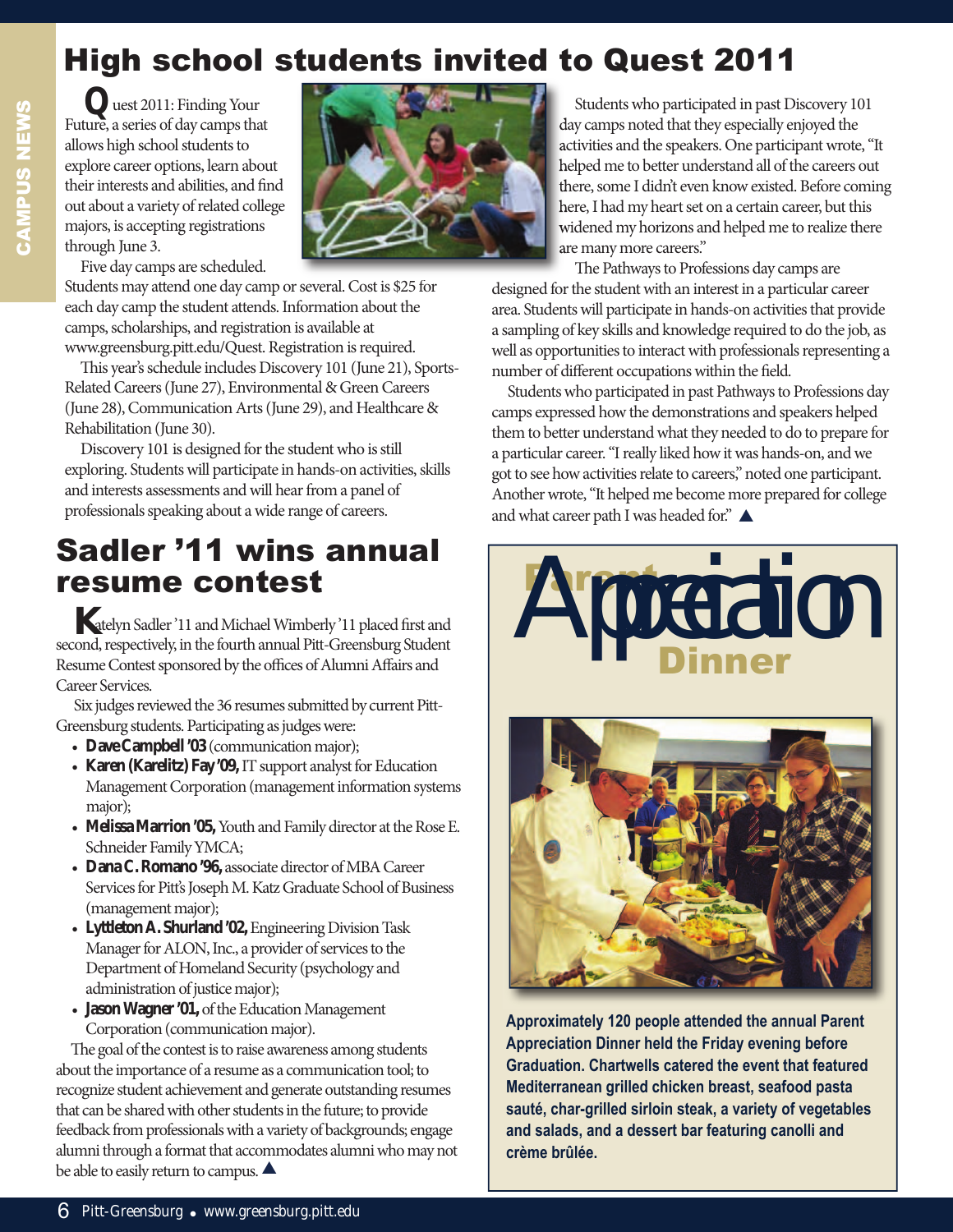## Class Notes . . .

**William Rudolph '76** writes that, after 32 years as a senior agent for the Greensburg area with the Nationwide Insurance Company, he has retired. Involved in the community, he served as president of the Greensburg Rotary Club, the Mental Health Association of Westmoreland County, the United Way of Westmoreland County, as well as secretary of the Greensburg Salvation Army's Advisory Board, and director of the Greensburg Fire Department Museum. He continues to serve on several of these boards and volunteers with several organizations, including the Greensburg Volunteer Fire Department, where he is a Life Member serving with Engine Co. #1.

**Chris Kelly '96** finished a two-year teaching contract as a visiting instructor of Supply Chain Management and has been hired as a buyer for Hologic Corporation in Indianapolis IN. In this new position, he now oversees about \$15 million dollars in annual spending requirements.

**Kristina Scholl '03** shares, "I am married with a three-year-old son, Alec."

**Samantha D'Uva '04** happily reports, "My husband, Anthony D'Uva '04, and I welcomed our first baby, Sofia Marie, on September 2, 2010.

**Melissa McKowen '07** welcomed her third daughter, Hannah Jean, into her family on February 8. Hannah weighed eight pounds, seven ounces and was 21 inches long.  $\triangle$ 

#### *Additional funding received* Summer Science and math Experience expands to five schools

**T**he Summer Science and Math Experience (SSME) continues to receive funding that will allow a total of five school districts to participate in this weeklong residency program for middle school students. Most recently, The Grable Foundation awarded a \$7,500 grant to the program to fund the attendance of nine students from the Derry Area School District,



**Students examine the different species from Slate Run Creek during SSME 2010.**

and the Chevron Community Fund (held at the Community Foundation of Fayette County) awarded a \$5,000 grant to fund the attendance of middle school students from Fayette County. The Community Foundation of Westmoreland County also awarded SSME \$5,000 for this year's program.

Earlier this year, the McFeely-Rogers Foundation provided a \$10,000 grant to fund the attendance of 12 students from Greater Latrobe School District, and the Eberly Foundation provided a \$5,000 grant to enable six students from the Connellsville School District to participate.

SSME 2011 is designed to help students to experience the wonder of science using inquiry-based, hands-on learning techniques. Participants learn that careers in the STEM (science, technology, engineering, and math) fields can be fun, exciting, and rewarding. In addition to participating in workshops presented by Pitt-Greensburg faculty, the students also go on a field trip to the nuclear reactor at Penn State University. Dr. Thad "Ted" Zaleskiewicz, PhD and *emeritus* professor of Physics, directs the program.  $\triangle$ 

## Summer Events

*continued from page 8*

#### June 30

**Quest 2011: Healthcare & Rehabilition Careers,** a day camp designed for high school students. Fee is \$25, but scholarships are available. Register at www.greensburg.pitt.edu/Quest.

#### July 8 & 9

**Summer Orientation and Academic Registration (SOAR),** for incoming students who have paid their \$100 deposit.

#### July 10-15

**Summer Science and Math Experience (SSME)** for students from Connellsville East and West middle schools.

#### July 16

Visit the Pitt-Greensburg campus during the**Summer Open House**and meet faculty from all academic departments, staff from admissions, financial aid, housing, campus life, and other areas. An application fee waiver is offered to any prospective student who attends this program. Call 724-836-9880 to register.

#### July 22 & 23

**Summer Orientation and Academic Registration (SOAR),** for incoming students who have paid their \$100 deposit.

#### July 31-August 5

**Summer Science and Math Experience (SSME)** for Derry Area middle school students.

#### August 4

**New Student Information Fair,** an orientation for transfer students, will be held in Smith Hall from 9 a.m. to 4 p.m.

#### September 30, october 1 & 2

**Blue & Gold Weekend: Homecoming 2011.** Visit www.greensburg.pitt.edu/BlueandGoldWeekend for details.

#### September 30

**Pitt-Greensburg Annual Golf Outing** at the Greensburg Country Club. Registration fee (\$125 for individual golfers) includes an additional free round of golf at the Country Club. Shotgun start at 8:30 a.m. Steelers alumni Louis Lipps and Robin Cole will be in attendance! Sponsorships are available. Contact Cletus McConville, development coordinator, at 724-836-7039 for information.

#### october 1

The Blue & Gold 5K race will open with registration at 7 a.m. and start at 9 a.m. Register by September 9 for \$20 (adults) and  $$10$  (children). The event will feature a 5K run, 5K walk, one-mile Fun Run, and Children's 100-meter sprint. Proceeds benefit the Pitt-Greensburg Alumni Association and Pitt-Greensburg's Alpha Alpha Delta Chapter of the international English honor society Sigma Tau Delta.